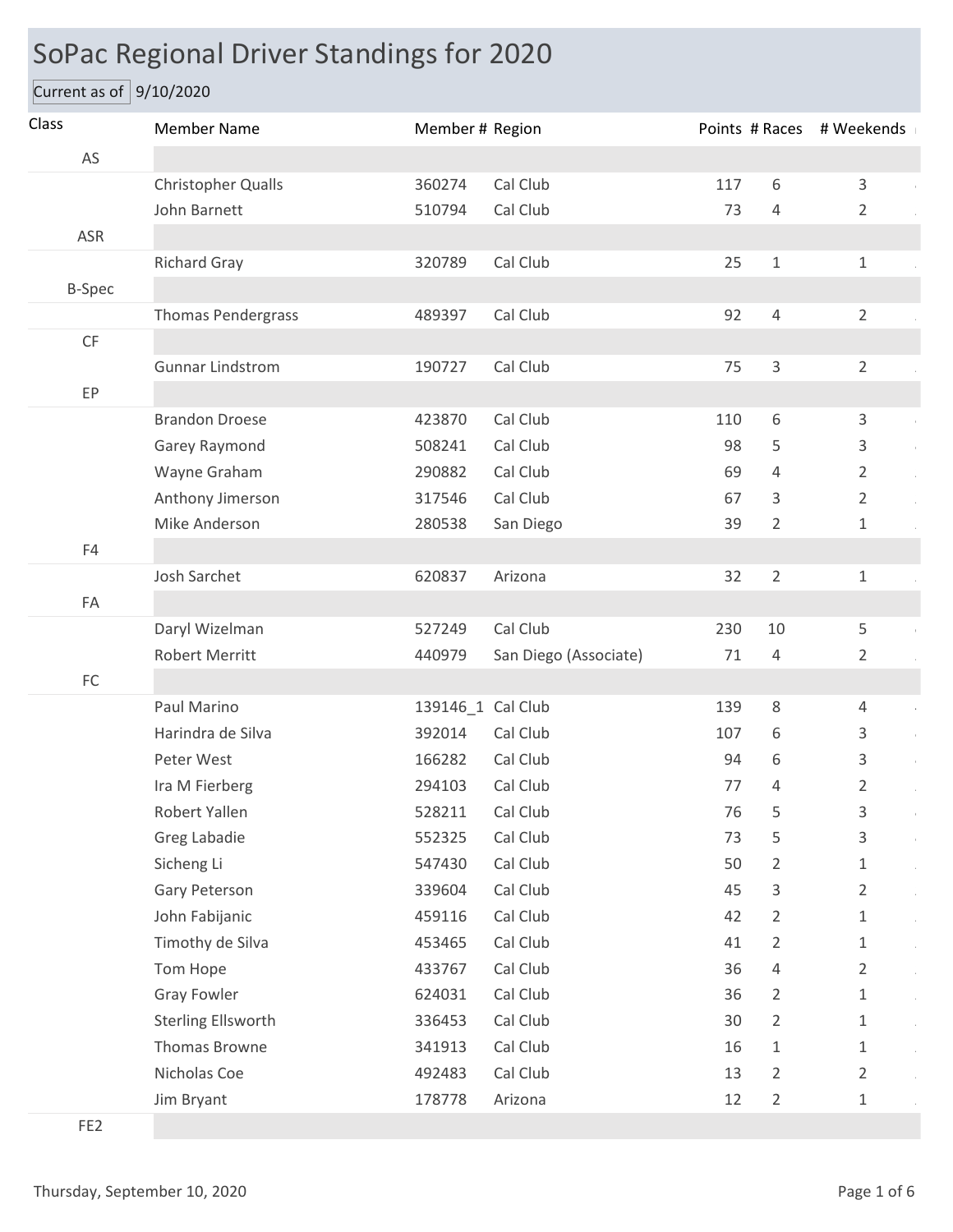| Class           | <b>Member Name</b>       | Member # Region   |                       |     |                | Points # Races # Weekends |
|-----------------|--------------------------|-------------------|-----------------------|-----|----------------|---------------------------|
|                 | Corey Condit             | 481137            | Cal Club              | 130 | 6              | 3                         |
|                 | Chuck Clendenen          | 514350            | Cal Club              | 124 | 6              | 3                         |
|                 | TJ Acker                 | 210471            | Cal Club              | 46  | $\overline{2}$ | 1                         |
| FF              |                          |                   |                       |     |                |                           |
|                 | Eric Poulsen             | 527187            | Cal Club              | 154 | 8              | $\overline{4}$            |
|                 | Dutch Schultz            | 383876            | Cal Club              | 38  | 2              | 1                         |
| <b>FFTS</b>     |                          |                   |                       |     |                |                           |
|                 | <b>Stewart Paterson</b>  | 311666_0 Cal Club |                       | 100 | 6              | 3                         |
|                 | Eric Little              | 511202            | Cal Club              | 64  | 4              | 2                         |
|                 | Mike C Callas            | 519501            | Cal Club              | 39  | 3              | $\overline{2}$            |
|                 | Marshall MacKinnon       | 547188            | Cal Club              | 25  | 1              | $\mathbf 1$               |
| FP              |                          |                   |                       |     |                |                           |
|                 | <b>Ben Valentine</b>     | 402434            | Cal Club              | 50  | $\overline{2}$ | $\mathbf 1$               |
|                 | James Whitton            | 130127            | Cal Club              | 50  | $\overline{2}$ | 1                         |
|                 | Garey Raymond            | 508241            | Cal Club              | 46  | 2              | 1                         |
|                 | Gary Murph               | 124025            | Cal Club              | 39  | 4              | $\overline{2}$            |
|                 | <b>Ethan Shippert</b>    | 231135            | Cal Club              | 25  | 1              | $\mathbf{1}$              |
| <b>FV</b>       |                          |                   |                       |     |                |                           |
|                 | Mark Edwards             | 63787_1           | Cal Club              | 210 | $\mathsf 9$    | 5                         |
|                 | Charlie Turner           | 261282            | Cal Club              | 155 | 8              | $\overline{4}$            |
|                 | Don Manthe               | 254525            | Cal Club              | 53  | 3              | $\overline{2}$            |
|                 | Dennis Andrade           | 45807_1           | Arizona               | 50  | $\overline{2}$ | $\mathbf 1$               |
| <b>FX</b>       |                          |                   |                       |     |                |                           |
|                 | <b>Terrence Carraher</b> | 466278            | Cal Club              | 164 | $\,8\,$        | $\overline{4}$            |
|                 | <b>Steve Martin</b>      | 504164            | Cal Club              | 134 | 6              | 3                         |
|                 | Tom Van Wie              | 251532            | San Diego (Associate) | 127 | 8              | 4                         |
|                 | Richard Shea             | 414880            | Cal Club              | 84  | 4              | $\overline{2}$            |
|                 | C.J. Ray                 | 616127            | Cal Club              | 39  | $\overline{2}$ | 1                         |
| GT1             |                          |                   |                       |     |                |                           |
|                 | Michael Lewis            | 113617            | San Diego (Associate) | 100 | $\overline{4}$ | $\overline{2}$            |
| GT <sub>2</sub> |                          |                   |                       |     |                |                           |
|                 | Oli Thordarson           | 375061            | Cal Club              | 118 | 6              | 3                         |
|                 | Mike Henderson           | 124620            | Cal Club              | 72  | 4              | 2                         |
|                 | Robert Kelly             | 63994             | Cal Club              | 57  | 7              | 5                         |
|                 | Michele Abbate           | 365109            | Las Vegas (Associate) | 50  | $\overline{2}$ | 1                         |
|                 | Tim Rankin               | 385356            | Cal Club              | 50  | 2              | 1                         |
|                 | Keith Gillespie          | 212379            | Arizona               | 34  | $\overline{2}$ | 1                         |
|                 | Jeffrey Starkweather     | 541734            | Cal Club              | 21  | 1              | 1                         |
| GT <sub>3</sub> |                          |                   |                       |     |                |                           |
|                 | Scott Graham             | 389475            | Cal Club              | 94  | 6              | 3                         |
|                 | <b>Craig Stevens</b>     | 343027            | San Diego             | 92  | 4              | 2                         |
|                 | Michael Lewis            | 113617            | San Diego (Associate) | 75  | 4              | $\overline{2}$            |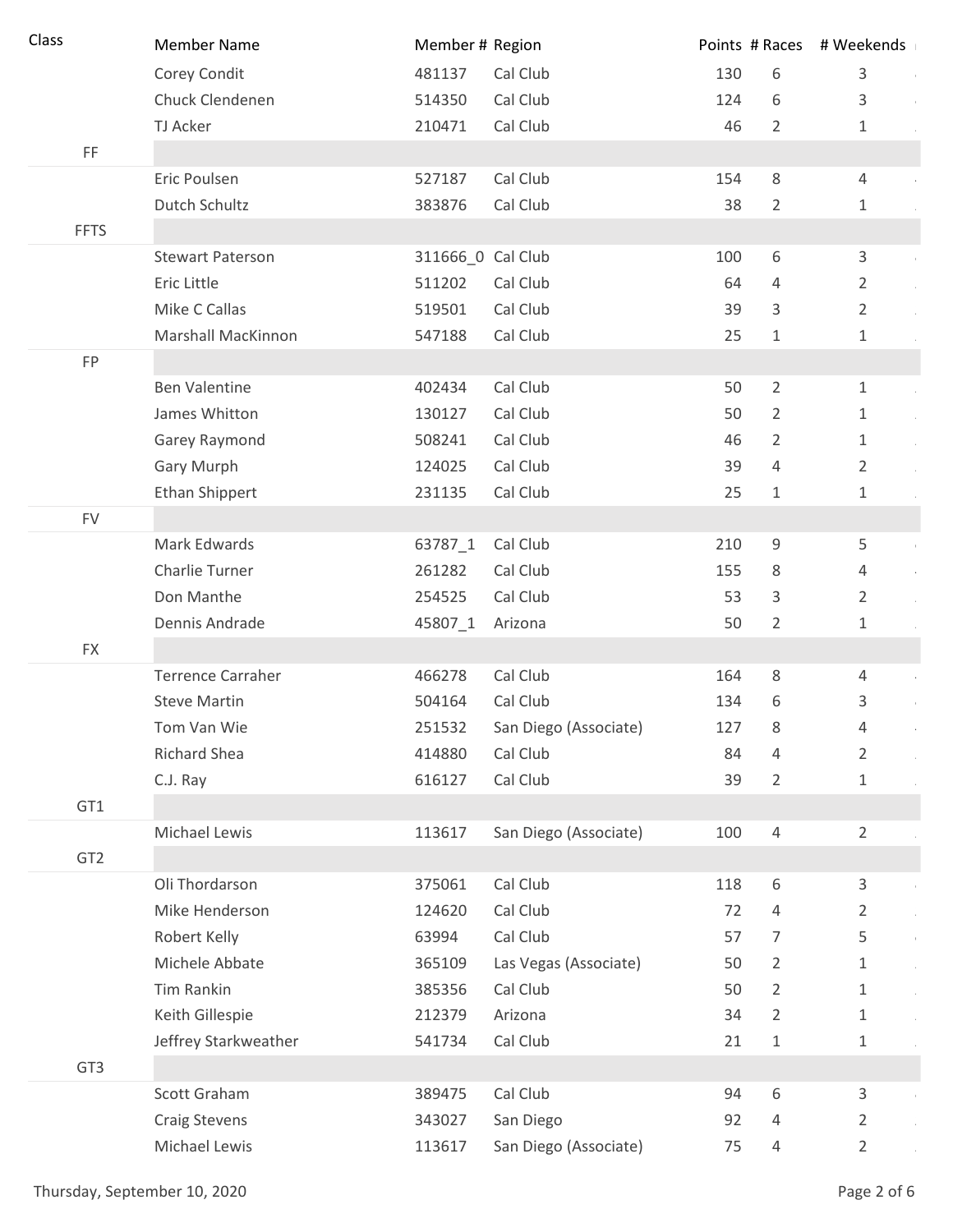| Class          | <b>Member Name</b>     | Member # Region   |                       |     |                | Points # Races # Weekends |
|----------------|------------------------|-------------------|-----------------------|-----|----------------|---------------------------|
|                | Mike Henderson         | 124620            | Cal Club              | 68  | $\overline{4}$ | $\overline{2}$            |
|                | <b>Wolfgang Maike</b>  | 42175 1           | Cal Club              | 44  | 3              | $\overline{2}$            |
|                | Randy Hernanadez       | 527168            | Cal Club              | 25  | $\mathbf{1}$   | $\mathbf 1$               |
|                | Douglas Ruthroff       | 195692            | Arizona               | 25  | $\overline{2}$ | $\mathbf 1$               |
| GTL            |                        |                   |                       |     |                |                           |
|                | <b>Brian Linn</b>      | 135242            | Cal Club              | 93  | 5              | 3                         |
|                | Micahel UpdeGraff      | 325831            | Cal Club              | 85  | $\overline{4}$ | $\overline{2}$            |
|                | Craig Stevens          | 343027            | San Diego             | 39  | $\overline{2}$ | $\,1\,$                   |
|                | Michael Lewis          | 113617            | San Diego (Associate) | 25  | $\overline{2}$ | $\mathbf 1$               |
|                | Craig Carter           | 359082            | Cal Club              | 21  | $\mathbf 1$    | $\overline{2}$            |
| <b>GTX</b>     |                        |                   |                       |     |                |                           |
|                | Paul Fairchild         | 55916             | Arizona               | 50  | $\overline{2}$ | $\mathbf{1}$              |
| HP             |                        |                   |                       |     |                |                           |
|                | <b>Ben Valentine</b>   | 402434            | Cal Club              | 150 | 6              | $\mathsf{3}$              |
|                | <b>Bobby Beyer</b>     | 437336            | Cal Club              | 71  | $\overline{4}$ | $\overline{2}$            |
| <b>ITA</b>     |                        |                   |                       |     |                |                           |
|                | Max Minshull           | 624060            | Cal Club              | 50  | $\overline{2}$ | $\mathbf 1$               |
| <b>ITE</b>     |                        |                   |                       |     |                |                           |
|                | Glen Griswold          | 506719            | Cal Club              | 100 | $\overline{4}$ | $\overline{2}$            |
|                | Paul Gassen            | 387638            | Cal Club              | 71  | 3              | $\overline{2}$            |
| P1             |                        |                   |                       |     |                |                           |
|                | Johnnie Crean          | 49                | Cal Club              | 135 | 6              | 3                         |
|                | Joseph Moran           | 80709             | Cal Club              | 67  | $\overline{4}$ | $\overline{2}$            |
|                | <b>Timothy Day</b>     | 391495            | Cal Club              | 17  | $1\,$          | $\mathbf 1$               |
| P <sub>2</sub> |                        |                   |                       |     |                |                           |
|                | Norm Benson            | 510588            | Cal Club              | 142 | 6              | 3                         |
|                | Robert Kazen           | 338303            | Cal Club              | 50  | $\overline{2}$ | 1                         |
|                | Joseph Moran           | 80709             | Cal Club              | 50  | $\overline{2}$ | $\mathbf 1$               |
|                | Rene Lohr              | 403670            | Cal Club              | 42  | $\overline{2}$ | $\mathbf 1$               |
| S <sub>2</sub> |                        |                   |                       |     |                |                           |
|                | <b>Edward Guenther</b> | 95142             | Arizona               | 50  | $\overline{2}$ | $\mathbf{1}$              |
|                | Jeff Anderson          | 176634_1 Cal Club |                       | 42  | $\overline{2}$ | $\mathbf{1}$              |
|                | Stu Hanssen            | 154732            | Cal Club              | 36  | $\overline{2}$ | $\mathbf 1$               |
|                | Robert Lovenson        | 249067            | Cal Club              | 33  | $\overline{2}$ | $\mathbf 1$               |
|                | James Capelle          | 412140            | Cal Club              | 21  | $\overline{2}$ | $\mathbf 1$               |
|                | Adam Draizin           | 417124            | Cal Club              | 17  | $\mathbf{1}$   | $\mathbf 1$               |
| SM             |                        |                   |                       |     |                |                           |
|                | Jeremy Rutter          | 344256            | Cal Club              | 147 | $\,8\,$        | 4                         |
|                | Clement Lee            | 316101            | Cal Club              | 137 | 8              | 4                         |
|                | Jeff Walker            | 371779            | Cal Club              | 120 | 6              | 3                         |
|                | Jack Walker            | 372995            | Cal Club              | 102 | 6              | 3                         |
|                | <b>Curtis Gong</b>     | 425401            | Cal Club              | 94  | 8              | 4                         |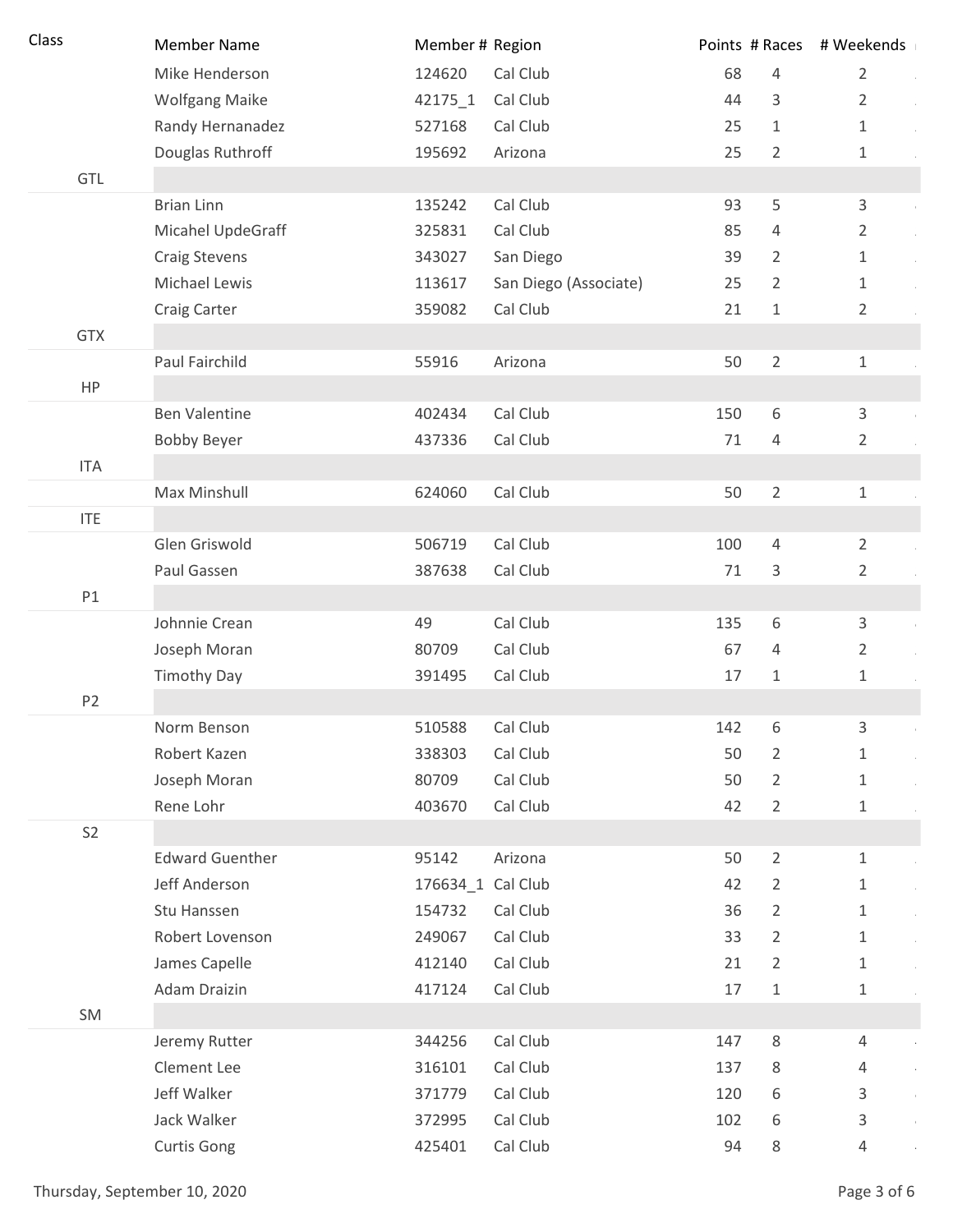| Class         | <b>Member Name</b>   | Member # Region   |                       |     |                | Points # Races # Weekends |
|---------------|----------------------|-------------------|-----------------------|-----|----------------|---------------------------|
|               | <b>Bill Nelson</b>   | 320039            | Cal Club              | 81  | 8              | 4                         |
|               | Evan Jacobs          | 549144            | Cal Club              | 81  | $\overline{4}$ | $\overline{2}$            |
|               | Jorge Diaz           | 109617            | San Diego             | 63  | 7              | 4                         |
|               | Alan Leukhardt IV    | 302520 4 Cal Club |                       | 56  | 4              | $\overline{2}$            |
|               | <b>Steven Powers</b> | 212429            | Arizona               | 50  | $\overline{2}$ | $\mathbf{1}$              |
|               | Dakota Dickerson     | 478060            | San Diego             | 35  | $\overline{2}$ | $\mathbf{1}$              |
|               | Alan Leukhardt III   | 302520_1 Cal Club |                       | 33  | 4              | $\overline{2}$            |
|               | Chris Lawson         | 526144            | Cal Club              | 31  | 3              | $\overline{2}$            |
|               | Dave Tweedlie        | 405557            | Cal Club              | 28  | 2              | 1                         |
|               | Preston Lerner       | 237642            | Cal Club              | 27  | $\overline{2}$ | 1                         |
|               | Giorgio Pierangeli   | 464397            | Cal Club              | 27  | $\overline{2}$ | 1                         |
|               | John Stott           | 119987_1 Cal Club |                       | 25  | $\overline{2}$ | $\mathbf{1}$              |
|               | Carl Johnk           | 269100            | San Diego             | 24  | $\overline{2}$ | $\mathbf{1}$              |
|               | Mark Hazboun         | 518               | Cal Club              | 22  | $\overline{2}$ | 1                         |
|               | Gabriel Estrada Jr.  | 479092            | Cal Club              | 16  | 1              | 1                         |
|               | Jim Rueff            | 110361            | Cal Club              | 10  | 1              | 1                         |
| SMT           |                      |                   |                       |     |                |                           |
|               | Max Minshull         | 624060            | Cal Club              | 50  | $\overline{2}$ | $\mathbf{1}$              |
|               | David Varco          | 227164            | Cal Club              | 42  | $\overline{2}$ | 1                         |
|               | John Stott           | 119987_1 Cal Club |                       | 25  | 1              | 1                         |
| SP            |                      |                   |                       |     |                |                           |
|               | Joshua Pitt          | 340024            | Cal Club              | 150 | 6              | 3                         |
|               | Cal Rothe            | 110452            | San Diego (Associate) | 50  | $\overline{2}$ | 1                         |
| Spec Corvette |                      |                   |                       |     |                |                           |
|               | Josh Carroll         | 412725            | Cal Club              | 46  | $\overline{2}$ | 1                         |
|               | John Nguyen          | 513593            | Cal Club              | 43  | 2              | 1                         |
|               | <b>Greg Nester</b>   | 611117            | Cal Club              | 38  | $\overline{2}$ | $\mathbf 1$               |
|               | Anthony Jimerson     | 317546            | Cal Club              | 18  | $\mathbf{1}$   | 1                         |
|               | Oli Thordarson       | 375061            | Cal Club              | 17  | 2              | 1                         |
| Spec MX5      |                      |                   |                       |     |                |                           |
|               | Wesley Mollno        | 403801            | Cal Club              | 50  | $\overline{2}$ | 1                         |
|               | Todd Launchbaugh     | 276906            | Cal Club              | 38  | $\overline{2}$ | 1                         |
|               | <b>Richard James</b> | 156276            | Cal Club              | 32  | $\overline{2}$ | 1                         |
| SRF           |                      |                   |                       |     |                |                           |
|               | Jon French           | 284760 0 Cal Club |                       | 50  | $\overline{2}$ | $\mathbf{1}$              |
| SRF3          |                      |                   |                       |     |                |                           |
|               | Jack Willes          | 280918            | Cal Club              | 144 | $\overline{7}$ | 4                         |
|               | Alexander Bermudez   | 502858            | Cal Club              | 123 | 9              | 5                         |
|               | Bryan Schubert       | 527833            | Cal Club              | 114 | 9              | 5                         |
|               | Paul Marino          | 139146_1 Cal Club |                       | 101 | 9              | 5                         |
|               | Mike Miserendino     | 312012            | Cal Club              | 96  | 4              | 3                         |
|               | Tom Misrendino       | 131146            | Cal Club              | 88  | $\overline{7}$ | 4                         |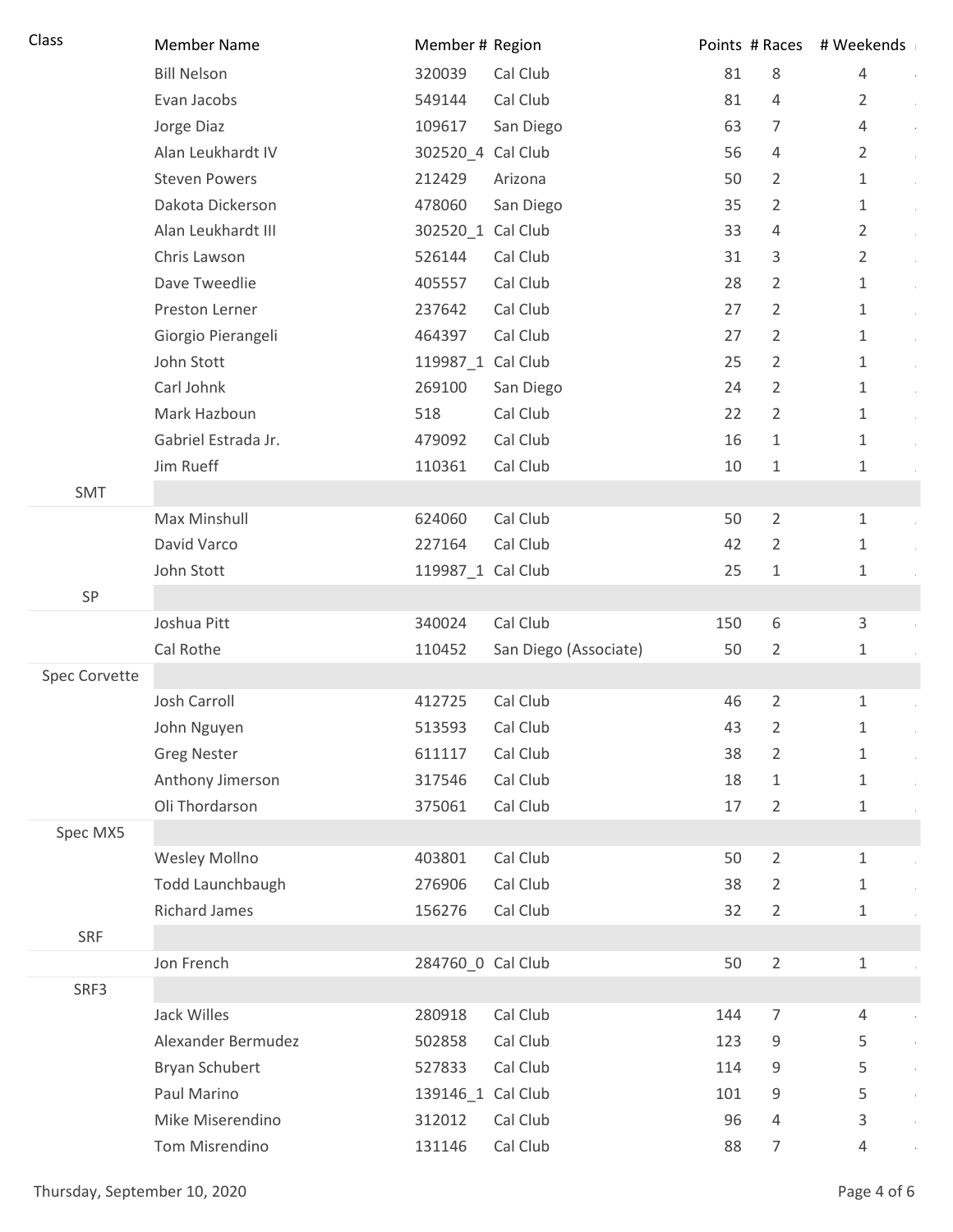| Class      | <b>Member Name</b>   | Member # Region   |                       |     |                | Points # Races # Weekends |
|------------|----------------------|-------------------|-----------------------|-----|----------------|---------------------------|
|            | Jay Rosenthal        | 507814            | Cal Club              | 73  | 9              | 5                         |
|            | TJ Acker             | 210471            | Cal Club              | 64  | 3              | $\overline{2}$            |
|            | Mike McCarthy        | 126037            | Cal Club              | 55  | 5              | 3                         |
|            | Denny Fosdick        | 137421            | Cal Club              | 34  | 4              | $\overline{2}$            |
|            | Dennis Elser         | 616623            | Cal Club              | 24  | 2              | 1                         |
|            | Mike Skinner         | 477718            | Cal Club              | 23  | 7              | 4                         |
|            | Thomas Stone         | 524245            | Cal Club              | 19  | 4              | 3                         |
|            | Douglas Stewart      | 191031            | Cal Club              | 19  | 4              | $\overline{2}$            |
|            | Wesley Mollno        | 403801            | Cal Club              | 15  | 1              | 1                         |
|            | Mark Ballangee       | 267269            | Cal Club              | 10  | 1              | 1                         |
|            | Vince Balch          | 480108            | San Diego (Associate) | 7   | 2              | 1                         |
|            | Don Palla            | 236212_1 Cal Club |                       | 1   | 1              | 1                         |
| <b>STL</b> |                      |                   |                       |     |                |                           |
|            | David Zink           | 494005            | Cal Club              | 125 | $\,8\,$        | 4                         |
|            | Morgan Trotter       | 383891            | Cal Club              | 119 | 7              | 4                         |
|            | Dale Shoemaker       | 357876            | Las Vegas (Associate) | 114 | 8              | 4                         |
|            | <b>Richard James</b> | 156276            | Cal Club              | 94  | 6              | 3                         |
|            | James Bishop         | 38832             | Cal Club              | 89  | 4              | $\overline{2}$            |
|            | Kristina Etherington |                   | 324821_1 Las Vegas    | 89  | 6              | 4                         |
|            | Giorgio Pierangeli   | 464397            | Cal Club              | 75  | 4              | 2                         |
|            | Wesley Mollno        | 403801            | Cal Club              | 71  | 3              | $\overline{2}$            |
|            | David LeCren         | 341994            | Cal Club              | 51  | 3              | $\overline{2}$            |
|            | Jack McEachern       | 269537            | Cal Club              | 48  | 4              | $\overline{2}$            |
|            | Todd Launchbaugh     | 276906            | Cal Club              | 42  | $\overline{2}$ | 1                         |
|            | Darren Murdock       | 334687            | Cal Club              | 32  | 2              | $\mathbf 1$               |
|            | Alex Burns           | 515225            | Cal Club              | 28  | 2              | 1                         |
|            | John Stott           | 119987_1 Cal Club |                       | 18  | 1              | 1                         |
|            | Michael Li           | 485001            | Cal Club              | 14  | 1              | 1                         |
| STU        |                      |                   |                       |     |                |                           |
|            | Dominic Starkweather | 541744            | Cal Club              | 184 | 8              | 5                         |
|            | Tim Hunter           | 477011            | Cal Club              | 121 | 6              | 3                         |
|            | Jimmy Rivas          | 486478            | Cal Club              | 89  | 4              | 2                         |
|            | Joseph Yau           | 270247_0 Cal Club |                       | 38  | 2              | 1                         |
|            | Dale Shoemaker       | 357876            | Las Vegas (Associate) | 36  | $\overline{2}$ | 1                         |
|            | Edmond Lo            | 463968            | Cal Club              | 21  | 2              | 1                         |
|            | Jerry Anderson       | 321482            | Cal Club              | 17  | 1              | 1                         |
|            | Louis Wang           | 401070            | Cal Club              | 16  | 1              | 1                         |
| T1         |                      |                   |                       |     |                |                           |
|            | Sean Whitwood        | 527444            | Cal Club              | 75  | 3              | $\overline{2}$            |
|            | Ross Murray          | 233665            | Cal Club              | 50  | 2              | 1                         |
|            | Cole Loftsgard       | 541721            | Las Vegas (Associate) | 42  | $\overline{2}$ | 1                         |
|            | Marc Hoover          | 112715_1 Arizona  |                       | 42  | $\overline{2}$ | $\mathbf 1$               |